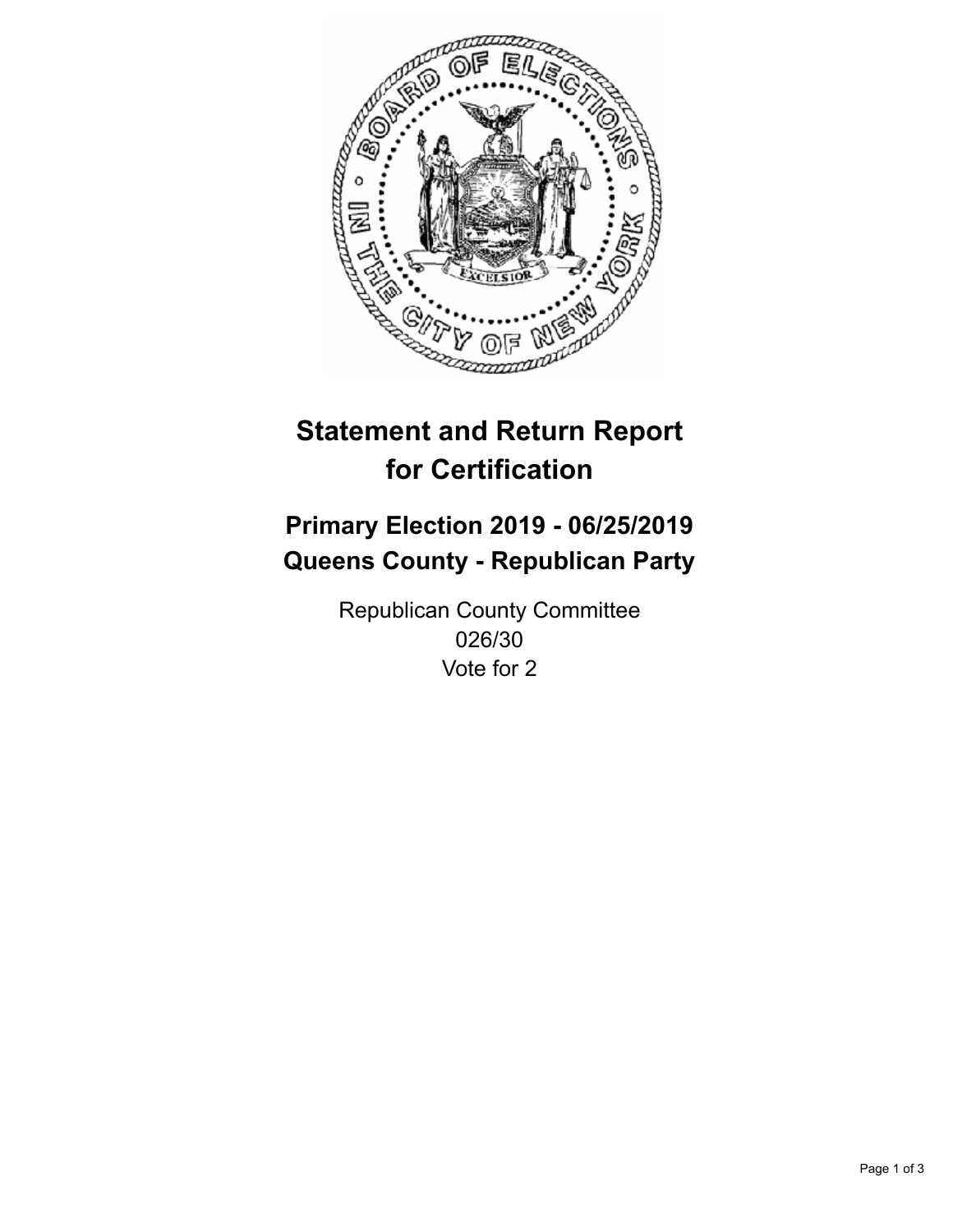

## **Assembly District 30**

| <b>PUBLIC COUNTER</b>                                    | 21       |
|----------------------------------------------------------|----------|
| <b>MANUALLY COUNTED EMERGENCY</b>                        | 0        |
| ABSENTEE / MILITARY                                      | 0        |
| AFFIDAVIT                                                | $\Omega$ |
| <b>Total Ballots</b>                                     | 21       |
| Less - Inapplicable Federal/Special Presidential Ballots | 0        |
| <b>Total Applicable Ballots</b>                          | 21       |
| <b>OLIVER CESPEDES</b>                                   | 7        |
| <b>JOHN C. O'ROURKE</b>                                  | 8        |
| JOHN J. MONACO JR.                                       | 11       |
| <b>MARIA MONACO</b>                                      | 12       |
| <b>Total Votes</b>                                       | 38       |
| Unrecorded                                               | 4        |